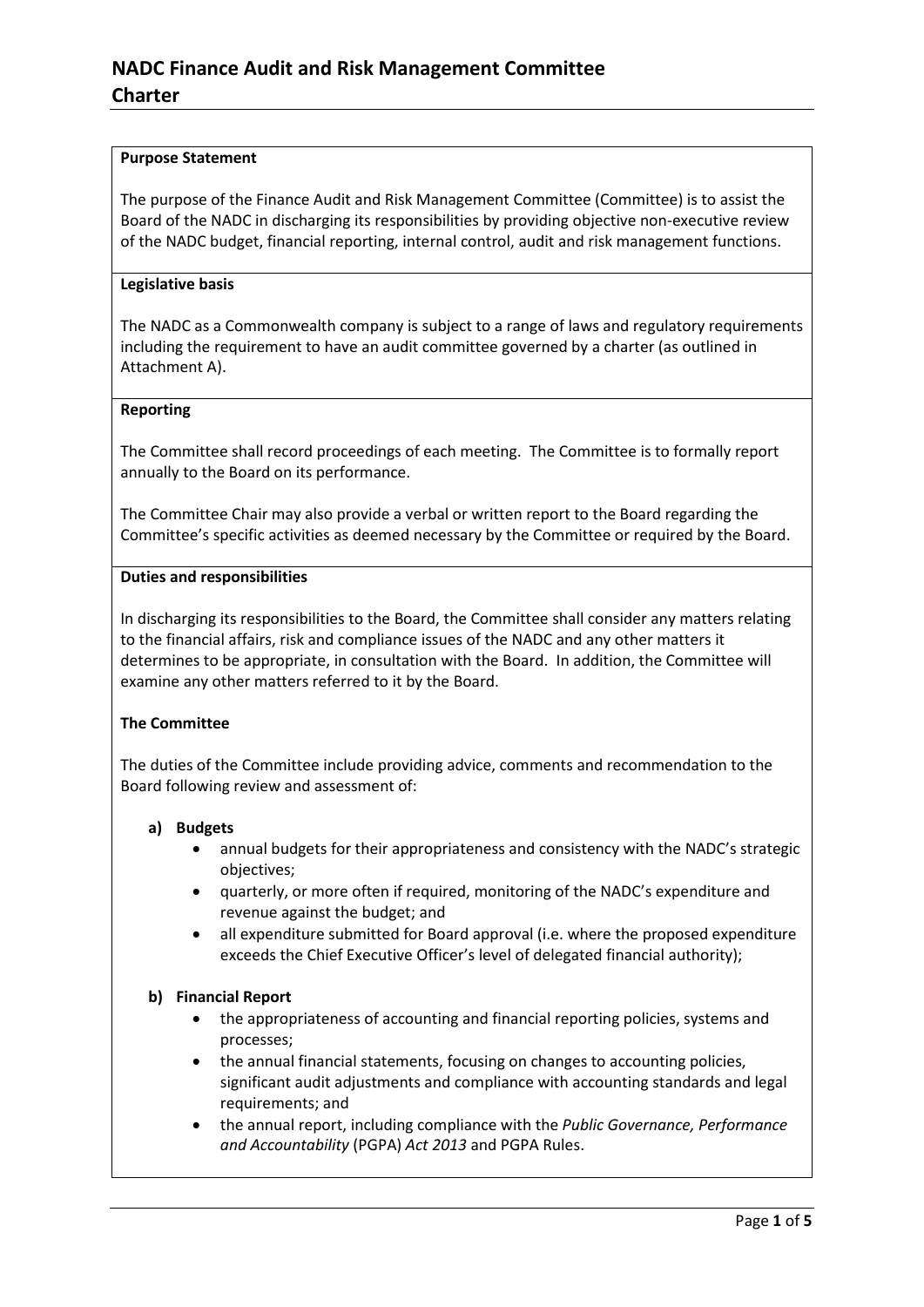# **NADC Finance Audit and Risk Management Committee**

# **Charter**

# **c) Internal Controls**

- the effectiveness and efficiency of internal control policies, systems and processes; and
- the appropriateness of the delegations of authority.

# **d) Risk Management**

- the appropriateness of risk management policies, systems and processes including the risk management policy and, risk register, business continuity plan and emergency plan, to ensure that strategic, operational, financial and other risks to which the NADC might be exposed are properly identified, assessed and managed;
- the adequacy of mechanisms to manage the risk and mitigate incidents of fraud; and
- the appropriate levels for the Board's risk appetite and requirements for risk reporting from management to the Board.

# **e) Internal Audit**

- an internal annual audit plan as required, outside external audit and other monitoring activities and considering the size and scope of operations;
- the implementation of management's response to internal audit findings when identified; and
- the performance of internal audit activities and the adequacy of resources to meet the risk needs of NADC.

## **f) External Audit**

- liaison with external auditors in preparation and audit of the annual financial statements and during the financial year;
- the implementation of management's response to external audit findings; and
- directing other external audits as deemed required by the Committee.

#### **Meetings**

The Committee will meet as necessary (but at least four times per year).

The Committee may meet face to face or via teleconference or videoconference.

If the Committee Chair is absent or unable or unwilling to chair a Committee meeting, the external member may chair the meeting. If the Chair of the Committee and the external member are unavailable, the meeting should be deferred until one of them is available to Chair the meeting.

Committee members may not appoint proxies to attend meetings in their place.

Any matters requiring decision by the Committee may be decided by consensus, with no need for formal voting. However, if a consensus is not achievable, a matter may be decided by a majority of votes of Committee members present.

#### **Resources**

The Corporate Secretary will ensure adequate resources are provided to the Committee to assist with the administration of its meetings and reporting duties, in consultation with the Committee Chair, including:

• arranging meetings;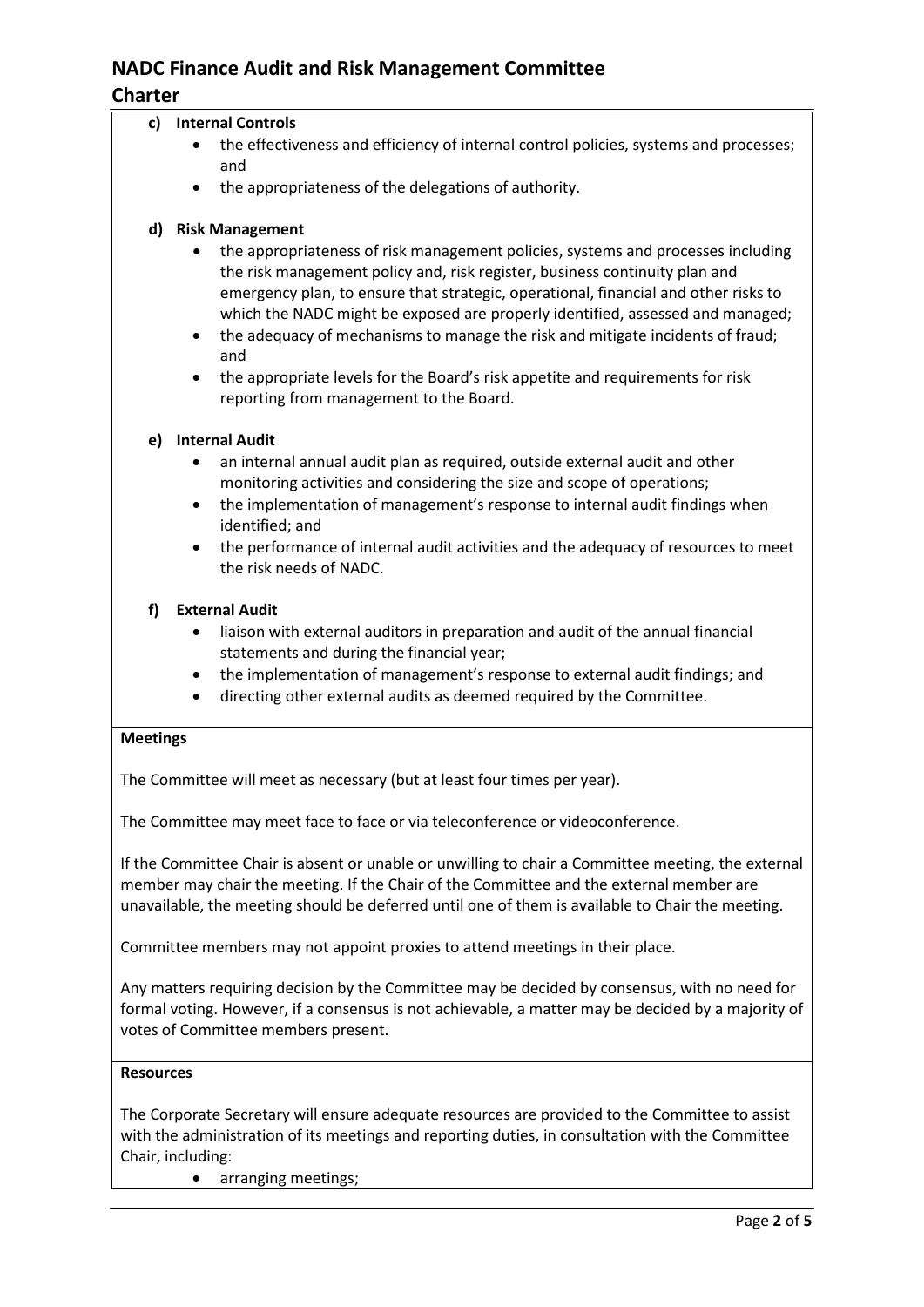# **NADC Finance Audit and Risk Management Committee**

# **Charter**

- preparing and sending notices of meetings and agenda to Committee members;
- compiling and distributing Committee papers;
- preparing the draft Committee annual work plan and calendar;
- preparing minutes of Committee meetings; and
- ensuring the Committee's work plan and calendar are provided to the Board.

## **Minutes**

The Committee Chair must ensure that all Committee meetings are minuted.

#### **Membership**

The Committee is appointed by the Board and comprises a minimum of 3 members (including the Committee Chair and an external member).

The Board must appoint Committee members on the basis of their skills and experience, so that collectively the Committee has the appropriate skills and experience to fulfil its role and responsibilities.

The Board will appoint the Chair of the Committee. The Chair of the Board must not be appointed as the Committee Chair.

Committee members may resign from the Committee by notice in writing to the Board.

#### **Quorum**

A quorum for a Committee meeting is 3 members. Committee members may not appoint proxies to attend meetings in their place.

#### **Invitees**

All Board members have a right to attend Committee meetings.

The Chief Executive Officer (CEO), Chief Operating Officer (COO), and Accountant are required to attend Committee meetings, as observers unless informed otherwise by the Committee.

The Committee may invite other people, including other NADC employees or external advisors, etc. to attend its meetings as it sees fit.

The auditors have a standing invitation to attend Committee meetings, unless informed otherwise by the Committee.

Invitees or attendees other than Committee members do not contribute to a quorum and have no right to participate in consensus decisions or to vote.

#### **Remuneration**

In accordance with the guidance provided by the Remuneration Tribunal, Committee members will be remunerated in recognition of the additional responsibilities and obligations related to the Committee. Remuneration will be approved by the NADC Board and be in accordance with the *Remuneration Tribunal (Remuneration and Allowances for Holders of Part-time Public Office)*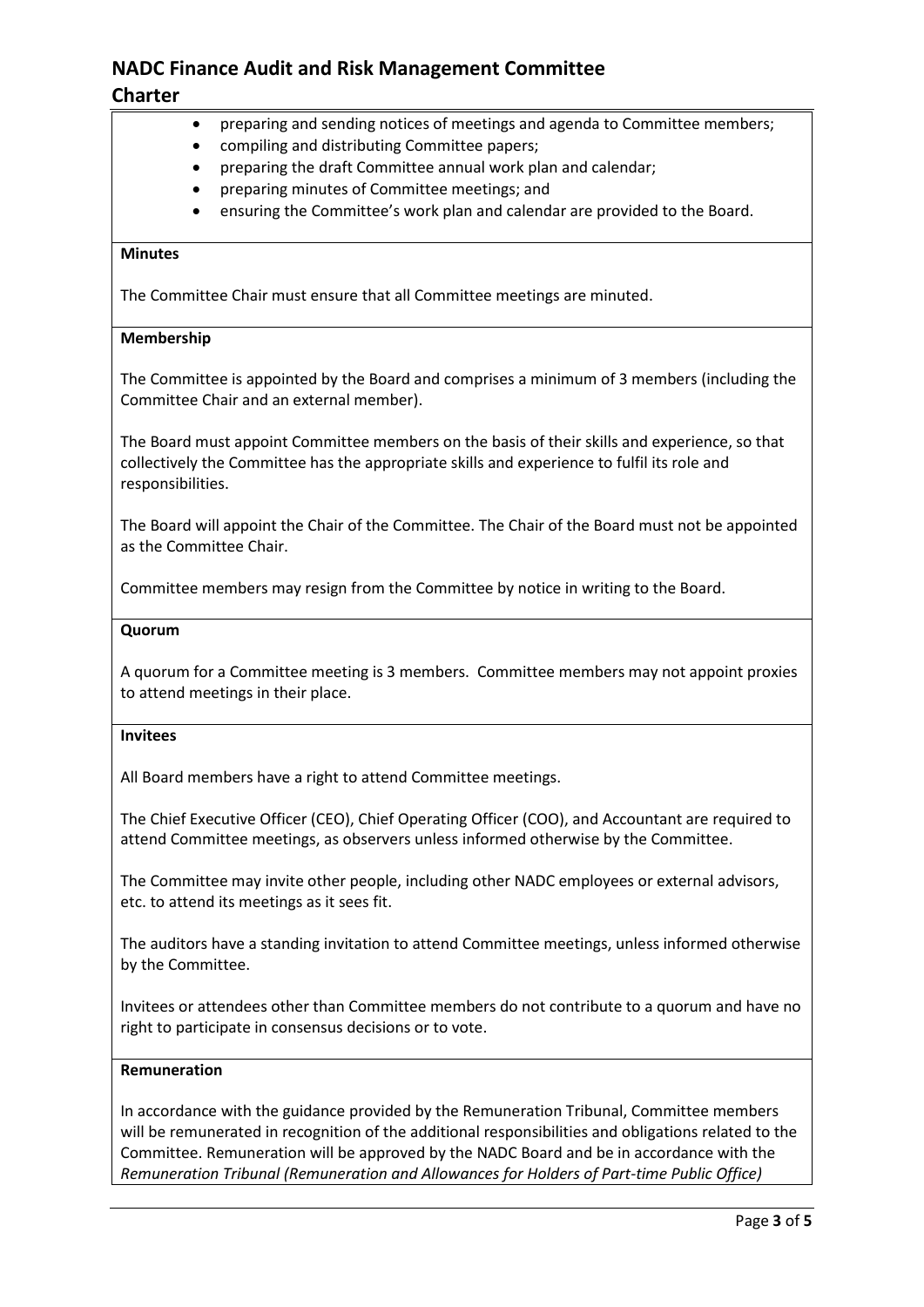# **NADC Finance Audit and Risk Management Committee Charter**

*Determination.* Remuneration for the external member may be determined by the Board Chair in consultation with the Committee Chair.

### **Authority**

The NADC Board authorises the Committee, within the scope of its responsibilities to:

- perform activities within its terms of reference;
- approve proposals to spend money in respect of goods and services or entering into contracts, agreements or arrangements for NADC business purposes in accordance with Board approved budgets or resolutions;
- approve the commitment of funds for term deposits in accordance with the NADC Investment Policy
- seek any information it requires from any employee in order to perform its duties via the Chief Executive Officer or Corporate Secretary; and
- obtain outside legal or other profession advice to assist in undertaking its responsibilities.

Date: May 2021